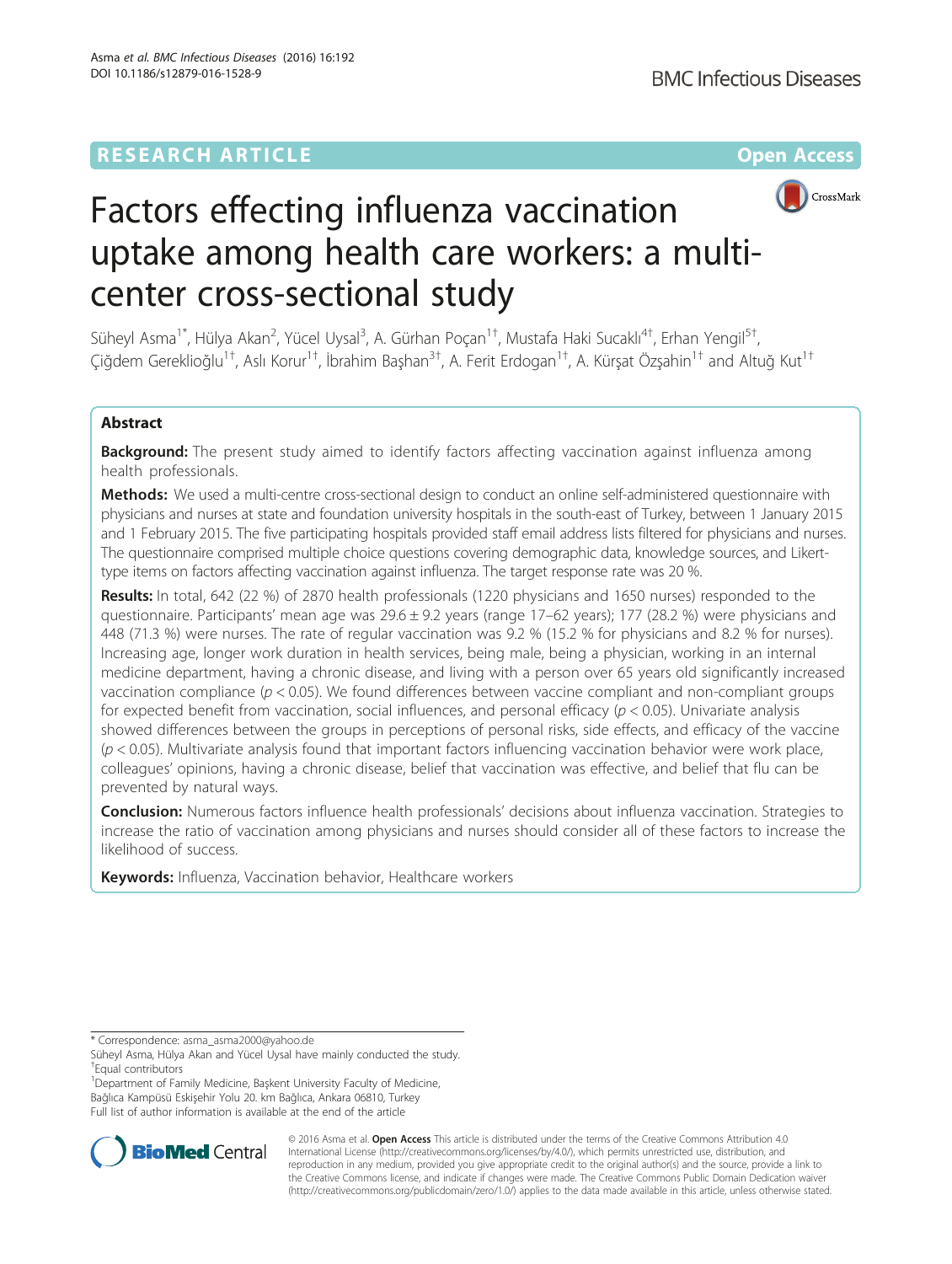## Background

Influenza is a contagious disease associated with yearly seasonal outbreaks and significant mortality among risk groups [[1\]](#page-7-0). During outbreaks, health professionals are repeatedly exposed to the influenza virus, and generally continue working even when infected. As the disease is often asymptomatic, health professionals can further spread the virus to their patients and families [[2](#page-7-0)–[4\]](#page-7-0). It has been demonstrated that the administration of influenza vaccine to health professionals is a cost-effective strategy that reduces lost work hours, as well as nosocomial transmission and mortality among hospitalized patients [\[5](#page-7-0)–[8\]](#page-7-0). Previous studies have suggested that physicians who are vaccinated are more likely to recommend the influenza vaccine to their patients, and physician and nurse attitudes are important factors influencing patients' decisions about vaccination [\[9](#page-7-0), [10](#page-7-0)].

Similarly to Europe, Turkey has a low ratio of vaccination against influenza [\[11](#page-7-0)–[13](#page-8-0)]. The targeted vaccination ratio was 45.5 % among health care workers (HCWs) in 2011, with a goal of increasing this ratio to 90 % by 2020 [\[14\]](#page-8-0).

It is important to understand the attitudes and behaviors of health professionals toward vaccination to develop strategies to improve vaccination rates of health professionals and other individuals. There are a limited number of studies that have investigated the vaccination rates and vaccination status of health professionals, with data particularly limited in Turkey. The majority of the available studies are focused on specific areas or hospitals. Factors affecting decisions about getting vaccinated or not may change from country to country, especially in terms of social and organizational factors.

The present study aimed to investigate the attitudes and behaviors toward influenza vaccination, and factors influencing vaccination behavior of health professionals working in the south-eastern region of Turkey. Based on previous data, we focused our investigation on factors such as years worked, age, gender, sources of knowledge, health status, severity of perceived risks, perceived benefits, perceived barriers, motivating factors, attitudes, social effects, and personal efficacy.

#### Methods

The present cross-sectional study was conducted between 1 January 2015 and 1 February 2015 using a selfreport questionnaire.

The study population consisted of nurses and physicians who were working in university hospitals in the southeastern region of Turkey, and who agreed to participate and gave informed consent. There are six university hospitals in the study region, and a total of 3650 health professionals (1551 physicians and 2099 nurses) were invited to participate. One university hospital did not participate,

meaning five university hospitals (Baskent University Adana Hospital, Mersin University, Hatay Mustafa Kemal University, and Kahramanmaraş Sutcu Imam University) were enrolled in the study. This gave a sample of 2870 health professionals (1220 physicians and 1650 nurses). Staff email address lists were filtered for physicians and nurses by the five participating hospitals and provided to the present researchers. All health professionals were contacted via email and asked to complete the questionnaire electronically. Questionnaires were sent to participants three times during the study. The targeted minimum response rate was 20 %.

The questionnaire comprised two sections. The first section included multiple-choice questions concerning demographic characteristics such as age, gender, occupation, years worked in health services, and the institute and department in which the participant worked. Intensive care units, surgical areas and emergency medicine units accepted as "high risk areas". Vaccination status has been asked as "Do you vaccinate against influenza?" The anwer choices were "I have never vaccinated", "I have vaccinated before but I do not vaccinate every year" and "I regularly vaccinate every year". HCWs answering "I regularly vaccinate" accepted "vaccine compliant" and others accepted "vaccine non-compliant".

The second section focused on influenza vaccination, and covered behavioral factors assessed by five-point Likert-type questions of total 50 questions. The answers were expressed as: 1 is "I strongly agree", 2 is "I agree", 3 is "neutral", 4 is "I disagree", 5 is "I strongly disagree". The questions were adapted from a previous study conducted among primary care health workers in 2015 (Akan et al., unpublished). In that study a questionnaire have been prepared based on studies and approach of Looijmans-Van den Akker et al. and Hopman et al. and relevant Turkish literature and recommendations from the Ministry of Health [\[15, 16](#page-8-0)]. The present researchers used a consensus-based approach to further adapt questionnaire items to secondary and tertiary health professionals, and the content of some items were changed. The primary domains of this section of the questionnaire were the severity of the perceived risks, perceived benefits, perceived barriers, motivating factors, attitudes, social effects, and personal efficacy. The Cronbach's alpha coefficient for the questionnaire was calculated as 0.92 in a pilot study conducted with 35 physicians and nurses at Baskent University.

We asked participants about the status of regular vaccination to assess vaccination compliance. Participants who reported having been regularly vaccinated were considered as the vaccination compliant group, and those who had never been vaccinated or vaccinated only once were considered to be the vaccination noncompliant group.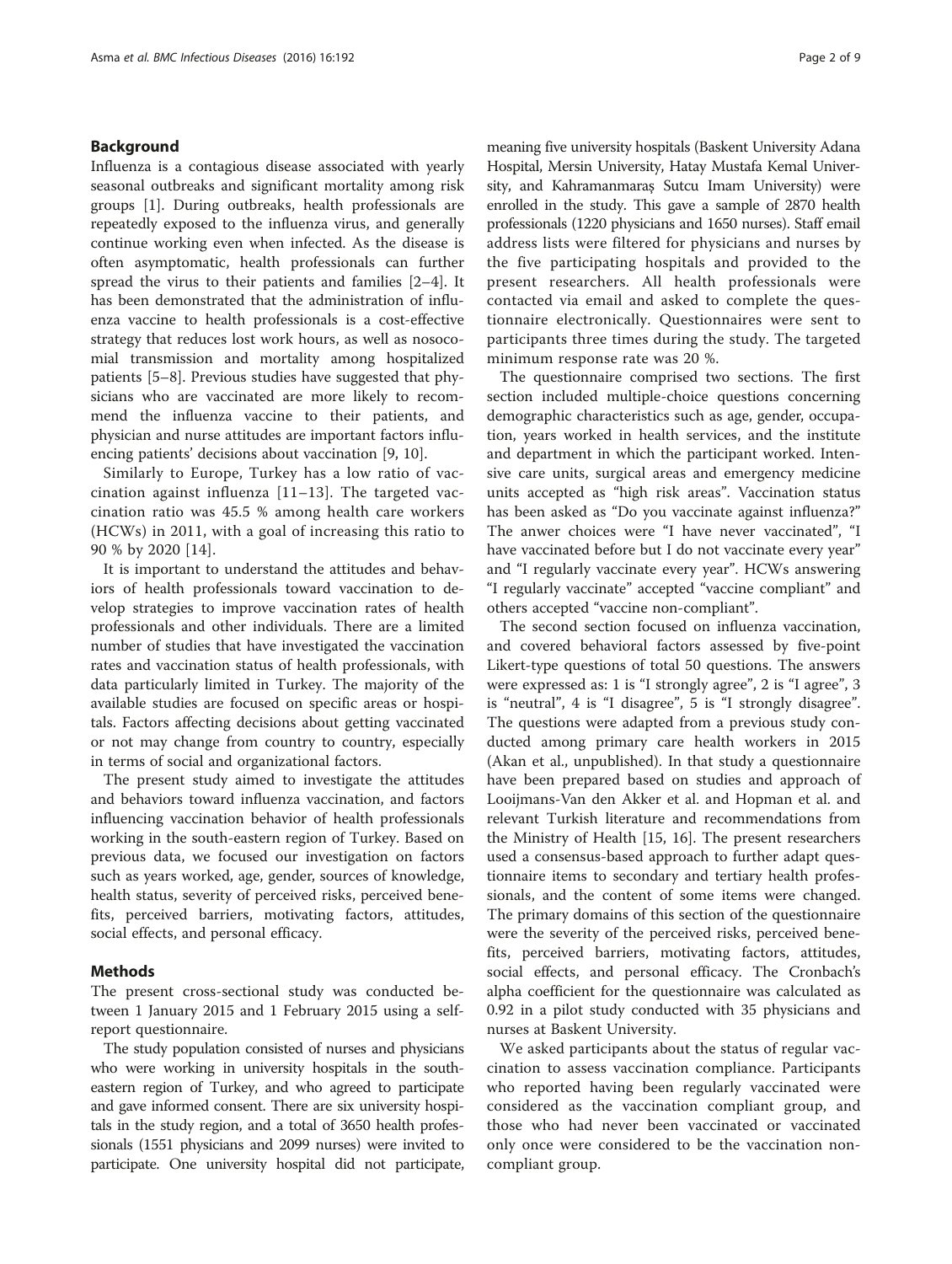#### Statistical analysis

Categorical variables were summarized by number and percentage, and continuous variables were described by mean, standard deviation (SD), median, inter-quartile range, minimum, and maximum. The vaccination compliant and non-compliant groups were compared using Mann Whitney U tests due to a non-normal distribution pattern for continuous variables. Categorical variables were compared using chi-square or Fisher's exact tests.

Estimating effects of independent variables on vaccination habits were evaluated with univariate logistic regression models. Variables had statistically significant estimating effect on vaccination habits ( $p < 0.10$ ) were included to mutually adjusted multivariate logistic models and results of the model with the best Bayesian information criterion (BIC) value were reported. Regression results were summarized with odds ratio (OR), 95 % confidence interval (CI) boundaries of the OR, and  $P$  values.

The type 1 error level was set at 0.05, as the hypothesis was two-sided. Analyses were performed on SPSS software version 21.0 (IBM SPSS Statistics for Windows, Version 21.0. Armonk, NY: IBM Corp.).

We obtained ethics committee approval from Baskent University (project number: KA 15/08).

#### Results

Responses were received from 642 to 2870 health professionals, giving a response rate of 22.4 %. In total, 628 subjects were included in the analysis; 14 participants were excluded as they did not respond to the question about vaccination habits. The mean age of the participants was  $29.6 \pm 9.2$  years (range  $17-62$  years); 177 (28.2 %) were physicians and 448 (71.3 %) were nurses, 406 (64.6 %) were female and 218 (34.7 %) were male. Of the participants, 397 (63.28 %) were from Adana, 149 (23.7 %) were from Kahramanmaras, 47 (7.5 %) were from Mersin, and 34 (5.4 %) were from Hatay.

The ratio of participants who are vaccine compliant was 9.2 % (15.2 % of physicians and 8.2 % of nurses). When the ratio of the participants was evaluated with regard to departments, the highest vaccination ratio was found among internal medicine workers (53.4 %) followed by surgery departments (25.9 %), intensive care unit workers (10.3 %), emergency department workers (5.2 %) and others (1.7 %). The vaccination rate difference between health care professionals working in high-risk areas and low risk areas was statistically significant ( $p < 0.05$ ) and was higher in people working in low risk areas.

#### Univariate analysis

# Univariate logistic regression analysis showed (Table [1](#page-3-0), Table [2](#page-4-0))

The median age (35.5 years) of the group who were vaccine compliant was significantly higher than the median age (26.0 years) of those vaccine noncompliant ( $p < 0.0001$ ). The proportion of females (51.7 %) in the compliant group was significantly lower than that (66.0 %) in the noncompliant group ( $p = 0.025$ ). The proportion of physicians (48.3 %) in the compliant group was significantly higher than that (26.1 %) in the non-compliant group ( $p = 0.0004$ ). The median years worked in health services for the compliant group (13.1 years) was significantly higher than that (6.5 years) of the non-compliant group ( $p < 0.0001$ ). In the compliant group, the percentage of respondents with a chronic disease who required vaccination (12.1 %) was significantly higher than that (2.3 %) in the non-compliant group ( $p = 0.001$ ). The proportion of participants living with a person older than 65 years (37.9 %) in the compliant group was significantly higher than that (21.4 %) in the non-compliant group ( $p = 0.004$ ).

#### Multivariate logistic regression analysis

As there were a small number of health professionals who were regularly vaccinated each year and all factors could not be included in the multiple regression analysis, we created a corrected multiple logistic regression model with the variables chosen through preliminary methods. Variables with  $p < 0.10$  were included in the main multivariate regression analysis. So at the end, variables "the institution in which the participant worked", "presence of a chronic disease that required influenza vaccine", "colleagues think vaccination is important", "the inactive influenza vaccine currently available in our country is effective", "fighting influenza with natural methods is more effective than vaccination with regard to overall health" are included. Model has 91.3 % accuracy for likelihood of regular vaccination every year.

Working at Başkent University Adana Hospital, Kahramanmaraş Sütcü İmam University (reference: working at Mersin University) decreased the likelihood of regular vaccination every year by 0.25, 0.18, times respectively; estimating effect of working at Mustafa Kemal Universty was not statistivally significant. Having a chronic disease that required vaccination increased the likelihood of regular vaccination every year by 5.13 times. Strongly agreeing or agreeing that colleagues thought vaccination is important increased the likelihood of regular vaccination every year by 3.45 times. Strongly agreeing or agreeing that the inactive flu vaccine currently available in Turkey is effective increased the likelihood of regular vaccination every year by 6.31 times. Strongly agreeing or agreeing that protection with natural methods against flu is better than vaccination for overall health status decreased the likelihood of regular vaccination every year by 0.38 times.

## **Discussion**

This study has shown that increasing age, increasing working years, having chronic disease and living with a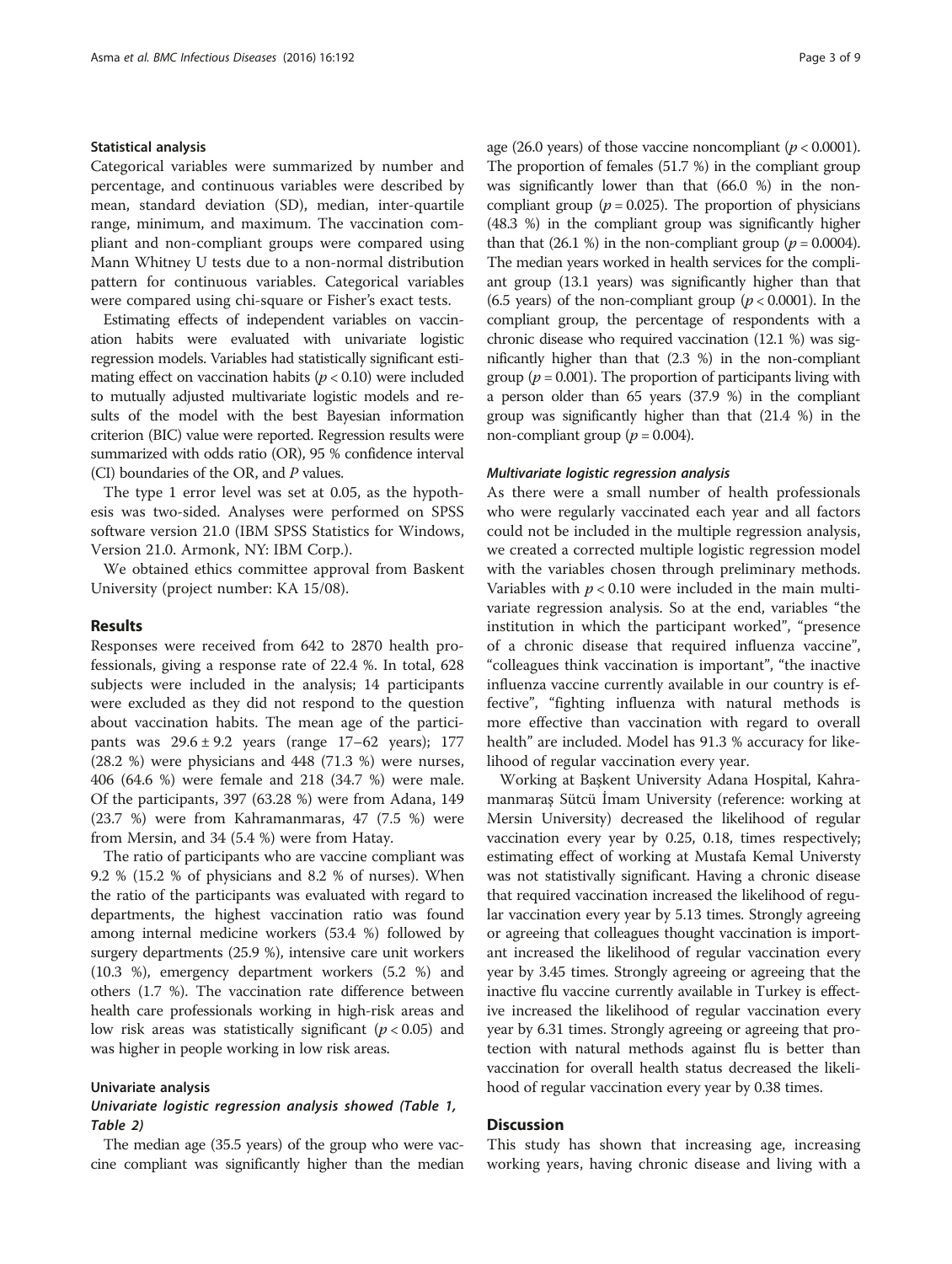| Participant opinions                        | Vaccination compliant ( $n = 58$ ) <sup>a</sup> | Vaccination non-compliant ( $n = 570$ ) <sup>a</sup> | $\overline{P}$ |
|---------------------------------------------|-------------------------------------------------|------------------------------------------------------|----------------|
| Demographics                                |                                                 |                                                      |                |
| Age (years)                                 | 36.6 (±9.8)                                     | 28.9 $(\pm 8.2)$                                     | < 0.0001       |
| Gender (male)                               | 28/58 (48.3 %)                                  | 190/570 (33 %)                                       | 0.025          |
| Working years                               | 13.1 $(\pm 8.4)$                                | 6.5 $(\pm 6.5)$                                      | < 0.0001       |
| Influenza related risk factors              |                                                 |                                                      |                |
| Having a chronic disease                    | 7/49 (14.2 %)                                   | 13/546 (2.4 %)                                       | 0.001          |
| Living with a high risk person              |                                                 |                                                      |                |
| Living with a child aged $<$ 2 years        | 17/58 (29.3 %)                                  | 156/570 (27.4 %)                                     | 0.752          |
| Living with a person with a chronic disease | 22/58 (37.9 %)                                  | 231/570 (40.5 %)                                     | 0.701          |
| Living with a person aged >65 years         | 22/58 (37.9 %)                                  | 122/570 (21.4 %)                                     | 0.004          |
| Living with a pregnant woman                | 7/58 (12.1 %)                                   | 78/570 (13.7 %)                                      | 0.732          |
| Current information sources                 |                                                 |                                                      |                |
| Newspaper and television                    | 25/58 (43.1 %)                                  | 320/570 (56.1 %)                                     | 0.057          |
| Social media                                | 17/58 (29.3 %)                                  | 267/570 (46.8 %)                                     | 0.011          |
| Health institutes                           | 29/58 (50 %)                                    | 347/570 (60.9 %)                                     | 0.107          |
| Ministry of Health website                  | 20/58 (34.5 %)                                  | 202/570 (35.4 %)                                     | 0.885          |
| Health websites                             | 17/58 (29.3 %)                                  | 188/570 (33 %)                                       | 0.570          |
| WHO and CDC websites                        | 24/58 (41.4 %)                                  | 112/570 (19.6 %)                                     | 0.0001         |
| Flu platform                                | 7/57 (12.1 %)                                   | 48/570 (8.4 %)                                       | 0.349          |
| Colleagues                                  | 27/58 (46.6 %)                                  | 287/570 (50.4 %)                                     | 0.581          |
| No information received                     | 1/58 (1.7 %)                                    | 53/570 (9.3 %)                                       | 0.049          |
| Preferred information source                |                                                 |                                                      |                |
| Newspaper and television                    | 21/58 (36.2 %)                                  | 231/570 (40.5 %)                                     | 0.523          |
| Social media                                | 14/58 (24.1 %)                                  | 206/570 (36.1 %)                                     | 0.068          |
| Health institutes                           | 35/58 (60.3 %)                                  | 367/570 (64.4 %)                                     | 0.541          |
| Ministry of Health website                  | 27/58 (46.6 %)                                  | 300/570 (52.6 %)                                     | 0.337          |
| Health websites                             | 19/58 (32.8 %)                                  | 186/570 (32.6 %)                                     | 0.984          |
| WHO and CDC websites                        | 26/58 (44.8 %)                                  | 197/570 (34.6 %)                                     | 0.120          |
| Via e-mail                                  | 23/58 (39.7 %)                                  | 194/570 (34 %)                                       | 0.391          |
| Flu platform                                | 14/58 (24.1 %)                                  | 115/570 (20.2 %)                                     | 0.477          |
| Via mail to personal address                | 13/58 (22.4 %)                                  | 120/570 (21.1 %)                                     | 0.830          |

<span id="page-3-0"></span>Table 1 Demographic characteristics and knowledge sources of health professionals

 $*$ *p* value for comparisons

<sup>a</sup>Number of participants strongly agreeing or agreeing / total number of responses (percentage strongly agreeing or agreeing)

person over 65 years are important and positively affecting factors to be vaccinated against seasonal influenza. In all behavioral domains there are differences between vaccine compliant and non-compliant groups; nearly all sub-items of perceived risk, perceived benefit, social effects and personal competence differed between groups. Also, knowing the recommendations of MoH, the thoughts of collegues, getting knowledge from reliable sources and thinking that "natural methods are better than vaccine to fight against flu" seem important factors affecting HCWs vaccination behavior. There were also differences between hospitals.

Recommendations about indications for influenza vaccine and reimbursement for vaccination vary between countries, and vaccination of health professionals has a similar variance. While influenza vaccine is recommended for health professionals and is provided free of charge in some countries, in other countries, vaccination is mandatory for health professionals in certain specialties [[17, 18](#page-8-0)]. In Turkey, risk groups for influenza vaccination were identified in 2004, and the Ministry of Health has provided the vaccine to health care workers free of charge since 2011 to motivate health professionals to get vaccinated.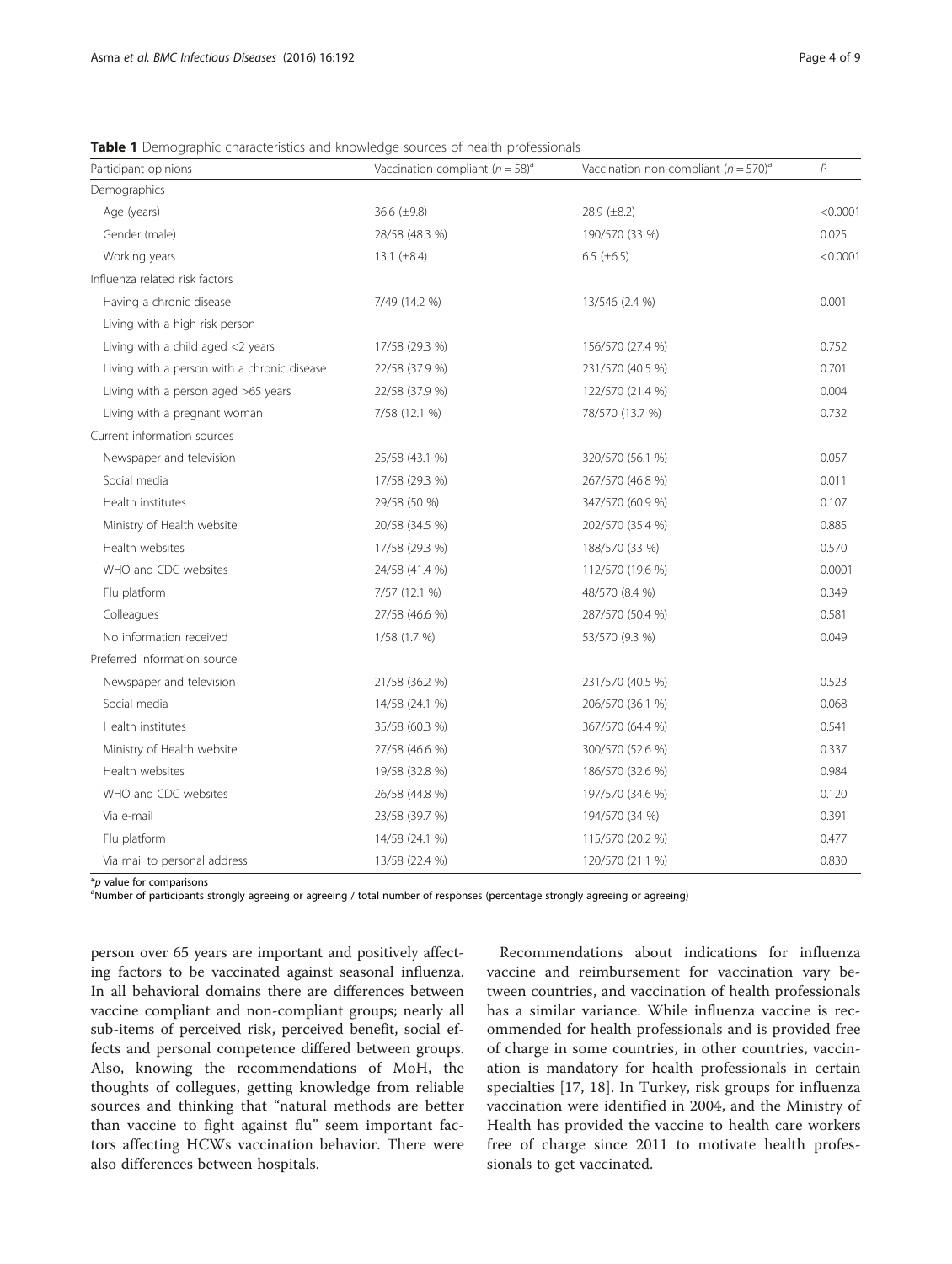<span id="page-4-0"></span>Table 2 Univariate analysis: behavioral determinants associated with influenza vaccine uptake among health professionals

| Participant opinions                                                               | Vaccine compliant<br>$(n = 58)^{a}$ | Vaccine non-compliant<br>$(n = 570)^{a}$ | Odds ratio<br>(95 % CI)    | $\overline{P}$ |
|------------------------------------------------------------------------------------|-------------------------------------|------------------------------------------|----------------------------|----------------|
| Perceived risk                                                                     |                                     |                                          |                            |                |
| I have high risk for influenza                                                     | 53/56 (94.6 %)                      | 409/568 (72 %)                           | 6.87<br>$(2.12 - 22.30)$   | 0.001          |
| I can spread infection to my patients even if I am asymptomatic                    | 46/56 (82.1 %)                      | 352/566 (62.2 %)                         | 2.80<br>$(1.38 - 5.66)$    | 0.004          |
| Health professionals are under the highest risk in case of an epidemic             | 54/56 (96.4 %)                      | 512/567 (90.3 %)                         | 2.90<br>$(0.69 - 12.22)$   | 0.147          |
| I can spread infection to my family even if I am asymptomatic                      | 39/56 (69.6 %)                      | 325/564 (57.6 %)                         | 1.69<br>$(0.93 - 3.05)$    | 0.084          |
| Severity of the perceived risk                                                     |                                     |                                          |                            |                |
| Influenza is dangerous for me                                                      | 46/57 (80.7 %)                      | 388/561 (69.2 %)                         | 1.86<br>$(0.94 - 3.69)$    | 0.073          |
| Influenza is dangerous for my patients                                             | 50/56 (89.3 %)                      | 501/559 (89.6 %)                         | 0.96<br>$(0.40 - 2.35)$    | 0.937          |
| Influenza is dangerous for my family                                               | 52/57 (91.2 %)                      | 478/564 (84.8 %)                         | 1.87<br>$(0.73 - 4.82)$    | 0.194          |
| Perceived benefit                                                                  |                                     |                                          |                            |                |
| Vaccination reduces my personal risk                                               | 56/57 (98.2 %)                      | 367/565 (65 %)                           | 30.21<br>$(4.15 - 219.90)$ | 0.001          |
| Vaccination reduces the risk of spreading the<br>disease to my patients            | 53/55 (96.4 %)                      | 373/561 (66.5 %)                         | 13.36<br>$(3.22 - 55.40)$  | < 0.001        |
| Vaccination reduces the risk of spreading the disease to my family                 | 53/56 (94.6 %)                      | 372/568 (65.5 %)                         | 9.31<br>$(2.87 - 30.17)$   | < 0.001        |
| Community vaccination reduces my workload during an epidemic                       | 52/55 (94.5 %)                      | 382/562 (68.0 %)                         | 8.17<br>$(2.52 - 26.51)$   | < 0.001        |
| Perceived barriers                                                                 |                                     |                                          |                            |                |
| I don't expect a side effect after vaccination                                     | 29/56 (51.8 %)                      | 183/563 (32.5 %)                         | 2.23<br>$(1.28 - 3.88)$    | 0.004          |
| The inactive influenza vaccine currently available in our<br>country is effective  | 46/56 (82.1 %)                      | 204/557 (36.6 %)                         | 7.96<br>$(3.93 - 16.11)$   | < 0.001        |
| Allergic reaction against influenza vaccine is rare, or none                       | 42/57 (73.7 %)                      | 190/561 (33.9 %)                         | 5.47<br>$(2.96 - 10.11)$   | < 0.001        |
| Autoimmune disease development risk is rare, or none, after<br>influenza vaccine   | 40/57 (70.2 %)                      | 189/566 (33.4 %)                         | 4.69<br>$(2.59 - 8.50)$    | < 0.001        |
| I am not against vaccination                                                       | 51/56 (91.1 %)                      | 433/562 (77.0 %)                         | 3.04<br>$(1.19 - 7.77)$    | 0.020          |
| Need for vaccination every year negatively effects<br>my regular vaccination       | 30/54 (55.6 %)                      | 237/549 (43.2 %)                         | 1.65<br>$(0.94 - 2.89)$    | 0.083          |
| One can catch influenza even if vaccinated                                         | 49/55 (89.1 %)                      | 451/557 (81.0 %)                         | 1.92<br>$(0.80 - 4.60)$    | 0.144          |
| I had side effects from my previous influenza vaccinations                         | 21/57 (36.8 %)                      | 133/553 (24.1 %)                         | 1.84<br>$(1.04 - 3.27)$    | 0.036          |
| The influenza vaccine itself does not cause influenza                              | 26/56 (46.4 %)                      | 215/557 (38.6 %)                         | 1.38<br>$(0.79 - 2.39)$    | 0.254          |
| Health professionals should be vaccinated even if patients<br>have been vaccinated | 50/56 (89.3 %)                      | 327/562 (58.2 %)                         | 5.99<br>$(2.53 - 14.20)$   | < 0.001        |
| I find injection every year uncomfortable                                          | 27/55 (49.1 %)                      | 285/563 (50.6 %)                         | 0.94<br>$(0.54 - 1.64)$    | 0.828          |
| Vaccination does not reduce the overall immunization                               | 39/56 (69.6 %)                      | 330/564 (58.5 %)                         | 1.63<br>$(0.90 - 2.95)$    | 0.108          |
| I believe the vaccines are useful                                                  | 52/55 (94.5 %)                      | 432/562 (76.9 %)                         | 5.22<br>$(1.60 - 16.98)$   | 0.006          |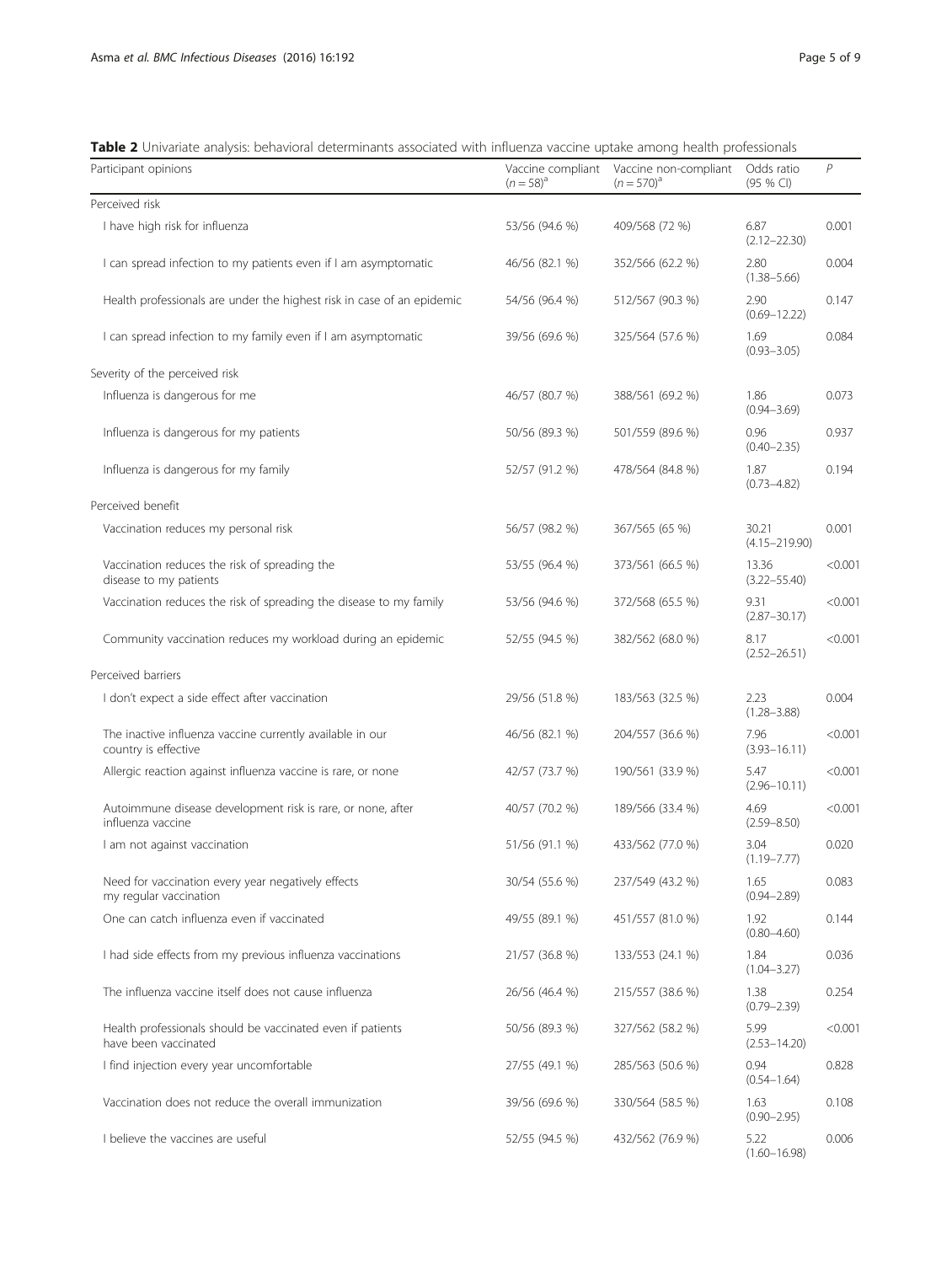Table 2 Univariate analysis: behavioral determinants associated with influenza vaccine uptake among health professionals (Continued)

| I believe in alternative medicine                                                                                              | 40/56 (71.4 %)  | 396/561 (70.6 %) | 1.04<br>$(0.57 - 1.91)$   | 0.895   |
|--------------------------------------------------------------------------------------------------------------------------------|-----------------|------------------|---------------------------|---------|
| I believe that natural methods are better than vaccination                                                                     | 23/55 (41.8 %)  | 379/562 (67.4 %) | 0.35<br>$(0.20 - 0.61)$   | < 0.001 |
| I am against vaccination due to my beliefs                                                                                     | $6/54$ (11.1 %) | 111/563 (19.7 %) | 0.51<br>$(0.21 - 1.22)$   | 0.130   |
| Motivating factors                                                                                                             |                 |                  |                           |         |
| I know the Ministry of Health recommendations about<br>influenza vaccination                                                   | 45/55 (81.8 %)  | 359/561 (64.0 %) | 2.53<br>$(1.25 - 5.13)$   | 0.010   |
| I know the Ministry of Health recommendations about the age<br>groups and chronic diseases which require influenza vaccination | 44/55 (80.0 %)  | 318/564 (56.4 %) | 3.09<br>$(1.57 - 6.12)$   | 0.001   |
| I have sufficient knowledge about influenza                                                                                    | 47/55 (85.5 %)  | 408/561 (72.7 %) | 2.2<br>$(1.02 - 4.77)$    | 0.045   |
| I get knowledge about influenza from reliable sources every year                                                               | 43/56 (76.8 %)  | 310/561 (55.3 %) | 2.68<br>$(1.41 - 5.09)$   | 0.003   |
| The Ministry of Health provides free vaccination for health professionals                                                      | 41/55 (74.5 %)  | 310/561 (55.3 %) | 2.37<br>$(1.26 - 4.45)$   | 0.007   |
| Attitudes                                                                                                                      |                 |                  |                           |         |
| I feel that health professionals' not spreading the disease to their<br>patients important                                     | 53/57 (93.0 %)  | 480/562 (85.4 %) | 2.26<br>$(0.80 - 6.42)$   | 0.125   |
| I believe that health professionals should be vaccinated for the continuity<br>of health services                              | 51/56 (91.1 %)  | 363/557 (65.2 %) | 5.45<br>$(2.14 - 13.88)$  | < 0.001 |
| Right of choice for vaccination should be preserved for health professionals                                                   | 43/57 (75.4 %)  | 480/557 (86.2 %) | 0.49<br>$(0.26 - 0.94)$   | 0.033   |
| Influenza vaccine should be mandatory for health professionals                                                                 | 36/56 (64.3 %)  | 193/557 (34.6 %) | 3.39<br>$(1.91 - 6.03)$   | < 0.001 |
| Social effects                                                                                                                 |                 |                  |                           |         |
| My relatives believe that my vaccination is important                                                                          | 48/57 (84.2 %)  | 252/560 (45 %)   | 6.52<br>$(3.14 - 13.54)$  | < 0.001 |
| My institute recommends my vaccination                                                                                         | 46/57 (80.7 %)  | 284/560 (50.7 %) | 4.06<br>$(2.06 - 8.01)$   | < 0.001 |
| My colleagues believe that my vaccination is important                                                                         | 47/56 (83.9 %)  | 250/558 (44.8 %) | 6.43<br>$(3.09 - 13.38)$  | < 0.001 |
| The Ministry of Health recommends vaccination of health professionals                                                          | 44/55 (80.0 %)  | 325/554 (58.7 %) | 2.82<br>$(1.43 - 5.57)$   | 0.003   |
| The health authorities I respect recommend vaccination                                                                         | 46/55 (83.6 %)  | 292/553 (52.8 %) | 4.57<br>$(2.19 - 9.51)$   | < 0.001 |
| Personal competence                                                                                                            |                 |                  |                           |         |
| I would be vaccinated every year if I have enough time                                                                         | 48/53 (90.6 %)  | 194/373 (52.0 %) | 8.86<br>$(3.45 - 22.75)$  | < 0.001 |
| I would be vaccinated if someone reminds me                                                                                    | 49/57 (86.0 %)  | 194/555 (35.0 %) | 11.4<br>$(5.29 - 24.55)$  | < 0.001 |
| I would be vaccinated every year if the vaccine is provided<br>in my institute                                                 | 50/55 (90.9 %)  | 208/557 (37.3 %) | 16.78<br>$(6.59 - 42.75)$ | < 0.001 |
| I would be vaccinated every year if I am rewarded                                                                              | 29/56 (51.8 %)  | 144/558 (25.8 %) | 3.09<br>$(1.77 - 5.39)$   | < 0.001 |
| I would be vaccinated every year if sufficient knowledge was given                                                             | 47/56 (83.9 %)  | 253/555 (45.6 %) | 6.23<br>$(3.00 - 12.97)$  | < 0.001 |

CI 95 % confidence interval of odds ratio, P p value for odds ratio<br><sup>a</sup>Number of participants strongly agreeing or agreeing/total number of responses (percentage strongly agreeing or agreeing)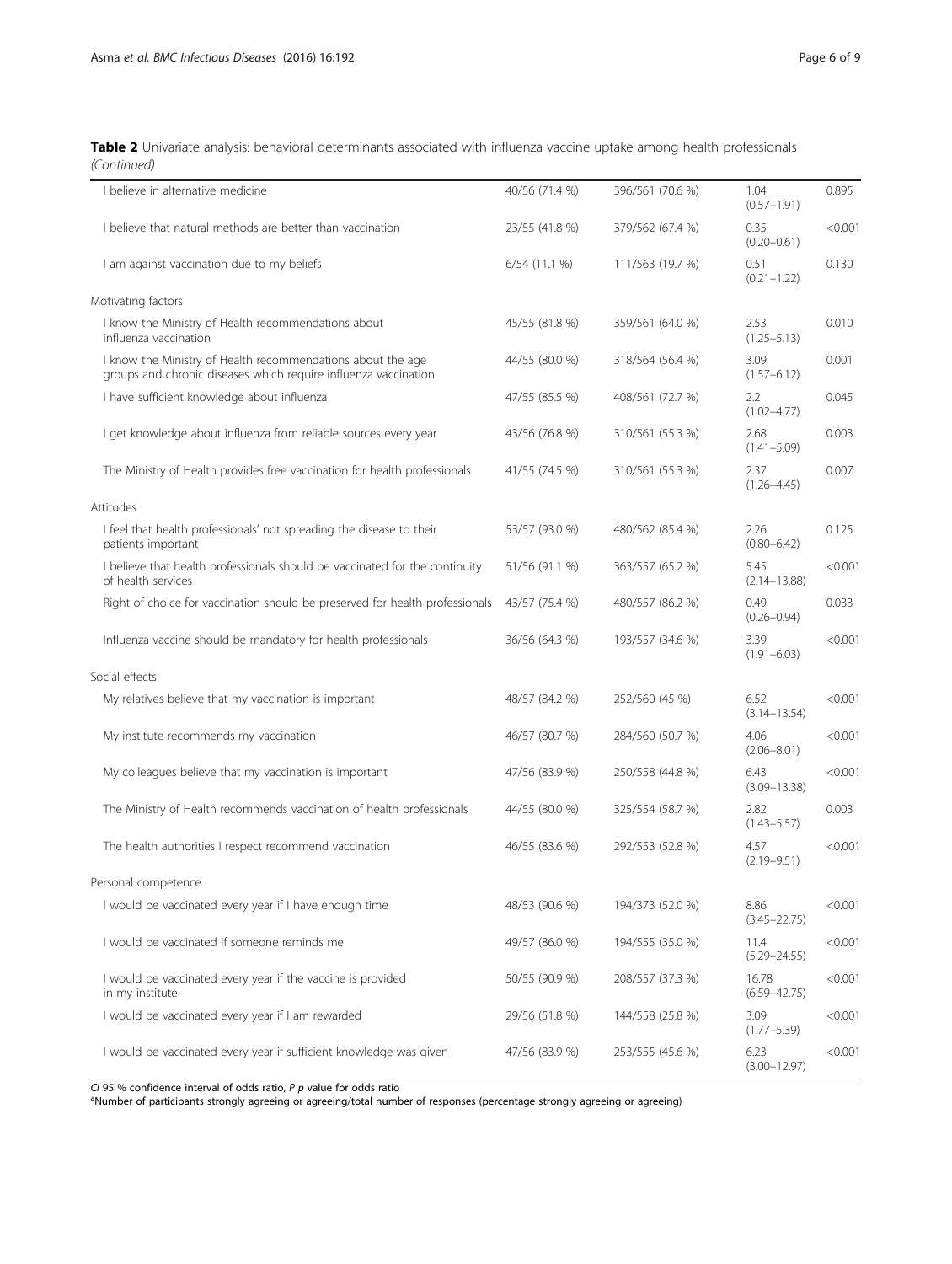With the exception of Romania, where vaccination rates are high, vaccination rates vary from 14 to 15 % in European countries and are under the targeted rates [[11,](#page-7-0) [14, 19](#page-8-0)–[22\]](#page-8-0). Rates of influenza vaccination are also low in the general population in Turkey [[12, 13\]](#page-8-0).

Although the present study was not conducted with a selected sample, vaccination rates were low among participants who were regularly vaccinated, particularly nurses. Another striking finding was lower vaccination rates among health professionals who have more contact with critically ill patients.

Although previous studies used different methods, factors influencing vaccination behavior common to previous research and our study were demographic factors (age, working years, and presence of a chronic disease), risk perception, expected benefit, incorrect information and attitudes about the vaccine, social factors, and organizational insufficiencies [\[15](#page-8-0), [23](#page-8-0)–[25\]](#page-8-0). Institutional sufficiency may be important since there are differences between institutes in our study. The institutions included in the study, HCWs are informed by e-mail regarding influenza vaccine at the beginning of the winter and provide information about vaccine form their official web-sites also. Also, in Baskent University a nurse responsible from monitoring influenza vaccination among HCWs, inform workplace physician and head of departments by telephone. Still, there are some differences between institutions regarding implementation of flu vaccine which may explain the differences in vaccine compliance regarding workplace.

In our study, while risk perception changed vaccination status, perceived risk severity was high in both the compliant and non-compliant groups and this did not lead to a difference in vaccination behavior. There were significant differences in all components of the expected benefits, and the perception of expected benefits was clearly low in the non-compliant group. Another interesting finding was that although health professionals reported that their knowledge about the vaccine was sufficient, a high proportion of participants believed that the vaccine itself could cause influenza and side effects. The influenza vaccine currently available in Turkey is a trivalent inactive vaccine that is not likely to lead to influenza. Side effects of the vaccine are rare and the common side effects are no different than for other vaccines. We found that incorrect information and attitudes influenced vaccination behavior despite an individual's belief that they had sufficient knowledge.

Another important factor affecting vaccination behavior was protecting the individual's family and environment. This is also part of professional life for healthcare workers. Although do good for others is a good motivator this reason alone was not always reflected in vaccination behavior; Individuals decide to get vaccinated if others can benefit from their vaccination if their personal risk of vaccination was low; not vaccinated if their risk is high. In addition, time concerns and costs also played important roles in vaccination decision-making [[26, 27](#page-8-0)].

There are many factors that affect behavior of vaccination against influenza. Many strategies have been proposed to improve the vaccination rates of health professionals. The most effective strategy seems to be making vaccination mandatory which has been implemented in some countries as United States succesfully 2015 survey has shown that the highest vaccination coverage was reported among HCW with an employer requirement for vaccination [[28\]](#page-8-0). However, this strategy is controversial with regard to ethical concerns. While those who advocate mandatory vaccination propose that this is part of physicians' professional responsibility to do no harm, the opponents claim that physicians' self-rule should be preserved [\[27](#page-8-0)–[30\]](#page-8-0). Although mandatory vaccination increases vaccination rates, it is negatively perceived by health professionals and this view should be respected [[31\]](#page-8-0). Interestingly in our study, although the compliant group expressed more support, even in non-compliant group 34.6 % of HCWs support mandatory vaccination. Interventional studies in the literature are limited, and the majority of available studies focus on evaluating information and education [\[32](#page-8-0)].

Although having sufficient knowledge about influenza and vaccination has been shown to be an important factor in addressing incorrect knowledge and beliefs about the vaccine, and the need for education has been emphasized, many studies have shown that sufficient knowledge alone was not enough to changing vaccination behavior [[10](#page-7-0), [26](#page-8-0), [33](#page-8-0)–[36\]](#page-8-0). One study showed that physicians' analytic knowledge was no different from that of the general population when risk perception was low, and physicians' attitudes were no different from the general population when risk perception was high; their behavior was affected by their experiences and feelings [[37\]](#page-8-0). Other studies have also shown that physicians' behaviors with regard to their own health are similar to those of the general population [[26\]](#page-8-0).

Single interventions such as providing information or providing vaccination free of charge have been found to not influence vaccination behavior [[35](#page-8-0), [36](#page-8-0)]. Strategies targeting multiple interventions that are based on a comprehensive assessment seem to be more successful [[37](#page-8-0)–[39](#page-8-0)].

Our study has some limitations. First, the ratio of participation in our study was relatively low. Second, the study was conducted in one region and included only physicians and nurses so the results cannot be assumed to represent all healthcare workers in Turkey. Third, there was a possibility of bias due to participants with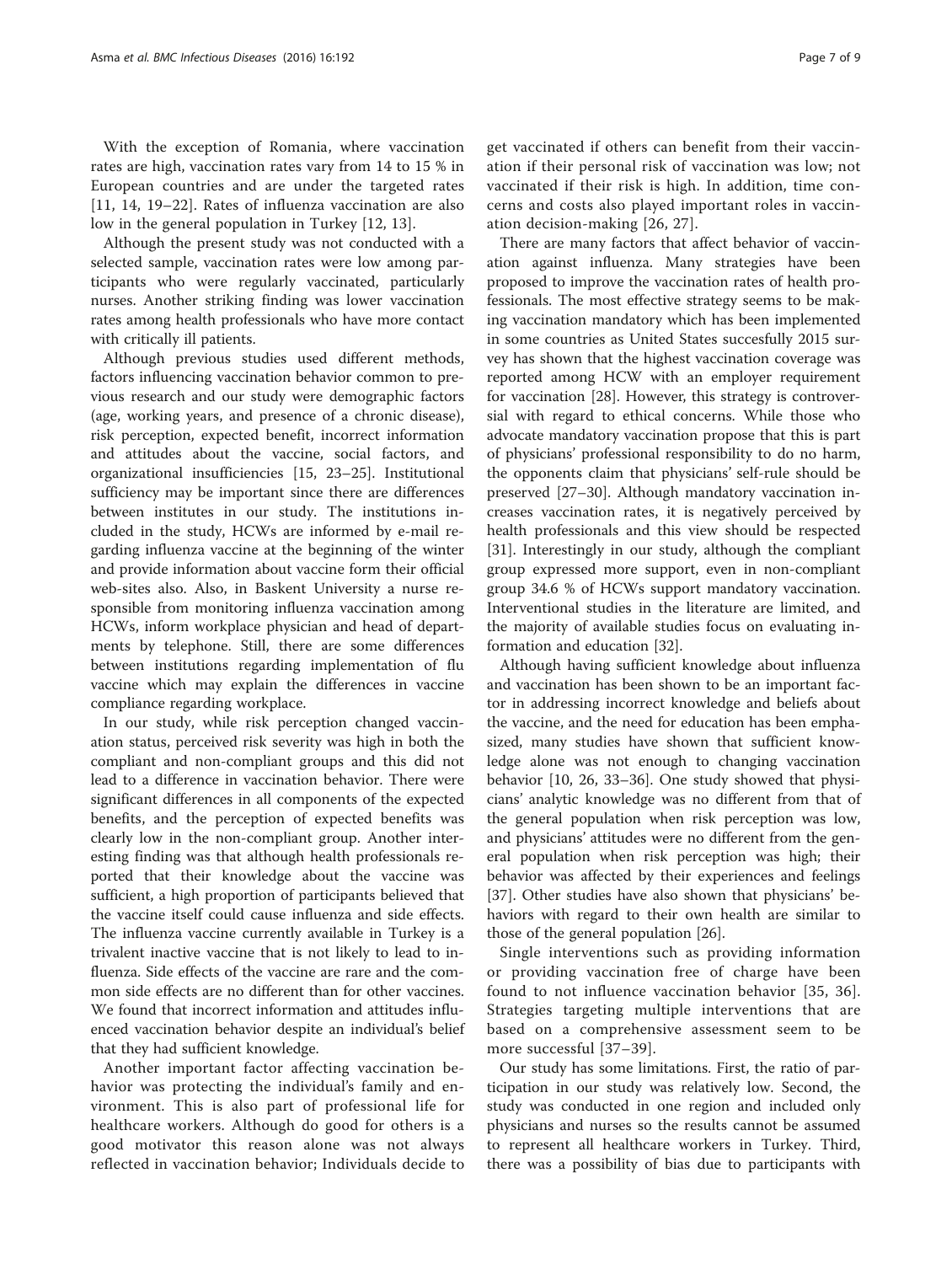<span id="page-7-0"></span>favorable attitudes towards influenza vaccination potentially being more likely to have responded to the study questionnaire or vica versa. Fourth, omitting free-text response options about factors affecting vaccination behaviors may have resulted in factors that were not included in the questionnaire being missed. However, the main goal of the present study was to identify factors that influence the decisions of health professionals about influenza vaccination. In this context, we believe that the findings of the present study may serve as a guide for the development and implementation of national-level strategies intended to increase the ratio of vaccination.

#### **Conclusions**

There are numerous factors that influence the decisions of health professionals regarding influenza vaccination. Strategies aimed to increase the ratio of vaccination among physicians and nurses that consider all of these factors are more likely to be successful. In the planning and implementation of strategies to increase the ratio of vaccination among health professionals, it is necessary and important to consider changeable factors relating to individual behavior, as well as organizational factors.

#### Ethics and consent to participate

This study was approved by the Institutional Medical and Health Sciences Experimental/Clinical Research Principles and Research Committee (project number: KA15/08). The required approvals for the collaborations in the study were obtained from the concerned departments and hospitals. The participants were informed about the objcetive and the moethod of the study and they were accepted to consent if they filled out the questionnaire form.

#### Consent to publish

Not applicable.

#### Availability of data and materials

Identifying/confidential patient data should not be shared.

#### Abbreviations

CI: confidence interval; HCWs: health care workers; OR: odds ratio; SD: standard deviation.

#### Competing interests

The authors declare that they have no competing interests.

#### Authors' contributions

SA and HA carried out the design and coordination of the study and data entry and analysis. CG also participated in the sequence alignment and drafted the manuscript. HA carried out the data entry and analysis and in the sequence alignment and drafted the manuscript. YU carried out statistics and also conducted data entry. İB, AGP, AK, AKÖ, MHS, EY, AFE, SA, CG carried out the study in their regions. AK participated in its design and coordination and helped to draft the manuscript. All authors read and approved the final manuscript.

#### Acknowledgments

The authors would like to express their sincere thanks to the following: the experts who contributed study design, namely Prof. Hakan Ozdogu, Prof. Can Boga from Hematology Department of Baskent University; the head nurse of Baskent University who motivated participation of the nurses, namely Ulviye Burkas; and all physicians and nurses who voluntarily participated in the study from all institutions.

#### Funding

This study was not financially supported. Statistical analysis has been funded by Sanofi-Pasteur and has been done by Kappa, a private company of education, reseach and consulting. The funder had no role in study design, data collection and analysis, decision to publish, or manuscript writing and was blind to whole study.

#### Author details

<sup>1</sup>Department of Family Medicine, Başkent University Faculty of Medicine Bağlıca Kampüsü Eskişehir Yolu 20. km Bağlıca, Ankara 06810, Turkey. <sup>2</sup> <sup>2</sup>Department of Family Medicine, Yeditepe University Faculty of Medicine, İnönü Mahallesi, Kayışdağı Cad., 26 Ağustos Yerleşimi, Kadıköy, İstanbul 34755, Turkey. <sup>3</sup>Department of Family Medicine, Mersin University Faculty of Medicine, Çiftlikköy Kampusu, Mersin 33343, Turkey. <sup>4</sup>Department of Family Medicine Sütçü İmam University Faculty of Medicine, Avşar Kampüsü, Kahramanmaraş 46100, Turkey. <sup>5</sup>Department of Family Medicine, Mustafa Kemal University Faculty of Medicine, Ürgen Paşa Mh, Hatay 31030, Turkey.

#### Received: 17 October 2015 Accepted: 28 April 2016 Published online: 04 May 2016

#### References

- 1. World Health Organization Weekly epidemiologic record. 2012. [http://www.](http://www.who.int/wer/2012/wer8747.pdf?ua=1) [who.int/wer/2012/wer8747.pdf?ua=1.](http://www.who.int/wer/2012/wer8747.pdf?ua=1) Accessed 20 May 2015.
- 2. Wilde JA, McMillan JA, Serwint J, Butta J, O'Riordan MA, Steinhoff MC. Effectiveness of influenza vaccine in health care professionals: a randomized trial. JAMA. 1999;281:908–13.
- 3. Dash GP, Fauerbach L, Pfeiffer J, Pfeiffer J, Soule B, Bartley J, et al. APIC position paper: improving health care worker influenza immunization rates. Am J Infect Control. 2004;32:123–5.
- 4. Takayanagi IJ, Cardoso MR, Costa SF, Araya ME, Machado CM. Attitudes of health care workers to influenza vaccination: why are they not vaccinated? Am J Infect Control. 2007;35(1):56–61.
- 5. Potter J, Stott DJ, Roberts MA, Elder AG, O'Donnell B, Knight PV, et al. Influenza vaccination of health care workers in long term-care hospitals reduces the mortality of elderly patients. J Infect Dis. 1997;175(1):1–6.
- 6. Carmen WF, Elder AG, Wallace LA, McAulay K, Walker A, Murray GD, et al. Effects of influenza vaccination of health-care workers on mortality of elderly people in long-term care: a randomized controlled study. Lancet. 2000;355(9198):93–7.
- 7. Hayward AC, Harling R, Wetten S, Johnson AM, Munro S, Smedley J, et al. Effectiveness of an influenza vaccine programme for care home staff to prevent death, morbidity, and health service use among residents: cluster randomized controlled trial. BMJ. 2006. doi:[10.1136/bmj.39010.581354.55.](http://dx.doi.org/10.1136/bmj.39010.581354.55)
- Burls A, Jordan R, Barton P, Olowokure B, Wake B, Albon E, et al. Vaccinating healthcare workers against influenza to protect the vulnerable is it a good use of healthcare resources? A systematic review of the evidence and an economic evaluation. Vaccine 2006. doi:[10.1016/j.vaccine.2005.12.043](http://dx.doi.org/10.1016/j.vaccine.2005.12.043).
- 9. Satman I, Akalin S, Cakir B, Altinel S, The diaVAX Study Group. The effect of physicians' awareness on influenza and pneumococcal vaccination rates and correlates of vaccination in patients with diabetes in Turkey: An epidemiological Study "diaVAX". Hum Vaccin Immunother. 2013. doi[:10.4161/hv.25826](http://dx.doi.org/10.4161/hv.25826).
- 10. Ciblak M, Nohutçu N, Gürbüz İ, Badur S, Güldal D. Aile hekimliğinde grip ve grip aşısı: Bilmek uygulama için yeterli mi? (TR)(Influenza and influenza vaccine in family practice: is knowledge sufficient for practice?). Türk Aile Hek Derg. 2012;16(4):157–63.
- 11. Mereckiene J, Cotter S, Nicoll A, Lopalco P, Noori T, Weber J, et al. The VENICE project gatekeepers group. Seasonal influenza immunisation in Europe. Overview of recommendations and vaccination coverage for three seasons: pre-pandemic (2008/09), pandemic (2009/10) and post-pandemic (2010/11). Euro Surveill. 2014;19(16):20780.